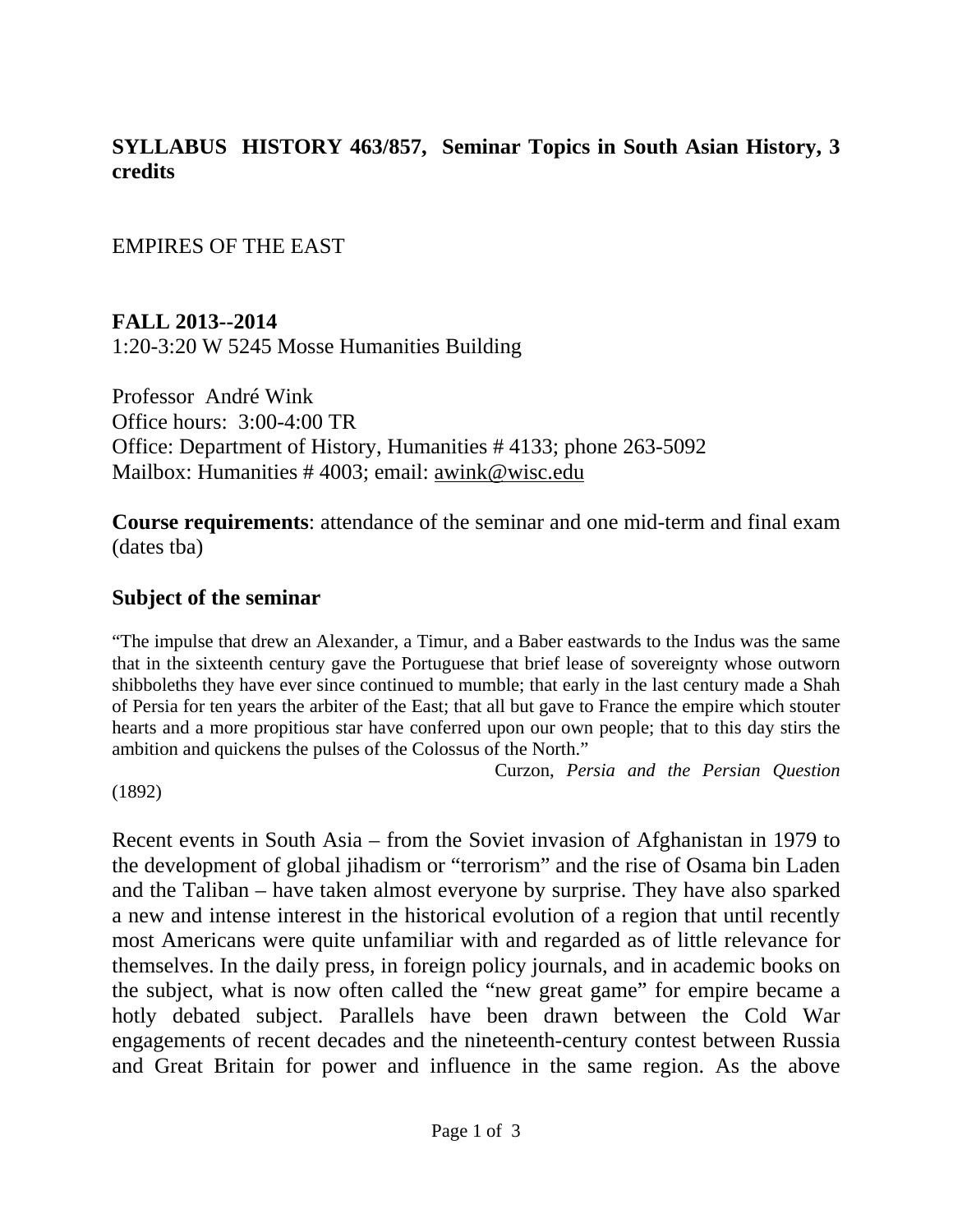quotation from Lord George Nathaniel Curzon [1859-1925; Viceroy of India, 1899-1905] illustrates, the struggle for empire in South Asia has been depicted as something that was historically inevitable and of all ages – proof, if any were needed, of the old adage that "geography is destiny." But where does this inevitability come from? And what does it bode for the future of the region? Will America, now that it has been drawn into it, be just another, the latest, empire to become "the arbiter of the East"? In this seminar we will explore these, and related issues, in five parts.

## **I. Geography and history**

Required reading: A.Wink, 'From the Mediterranean to the Indian Ocean: Medieval History in Geographic Perspective,' *Comparative Studies in Society and History,* 44, 3 (July, 2002).

## **II. The Turko-Mongol empires**

Required reading: M. Rossabi, *The Mongols: A Very Short Introduction* (Oxford, 2012); A. Wink, *Akbar* (Oxford, 2008).

# **III. The Indian Ocean and global trade**

Required reading: K. N. Chaudhuri, *Trade and Civilisation in the Indian Ocean: An Economic History from the Rise of Islam to 1750* (Cambridge, 1985), chapters  $1 - 5$ .

# **IV. Modern imperialism and the Great Game**

Required reading: D. Fromkin,'The Great Game in Asia,' *Foreign Affairs* (Spring 1980); K. E. Meyer, *The Dust of Empire: The Race for Mastery in the Asian Heartland* (New York, 2003).

# **V. The Rise of Asian Superpowers: Turkey, Iran, India, and China in the 21st Century**